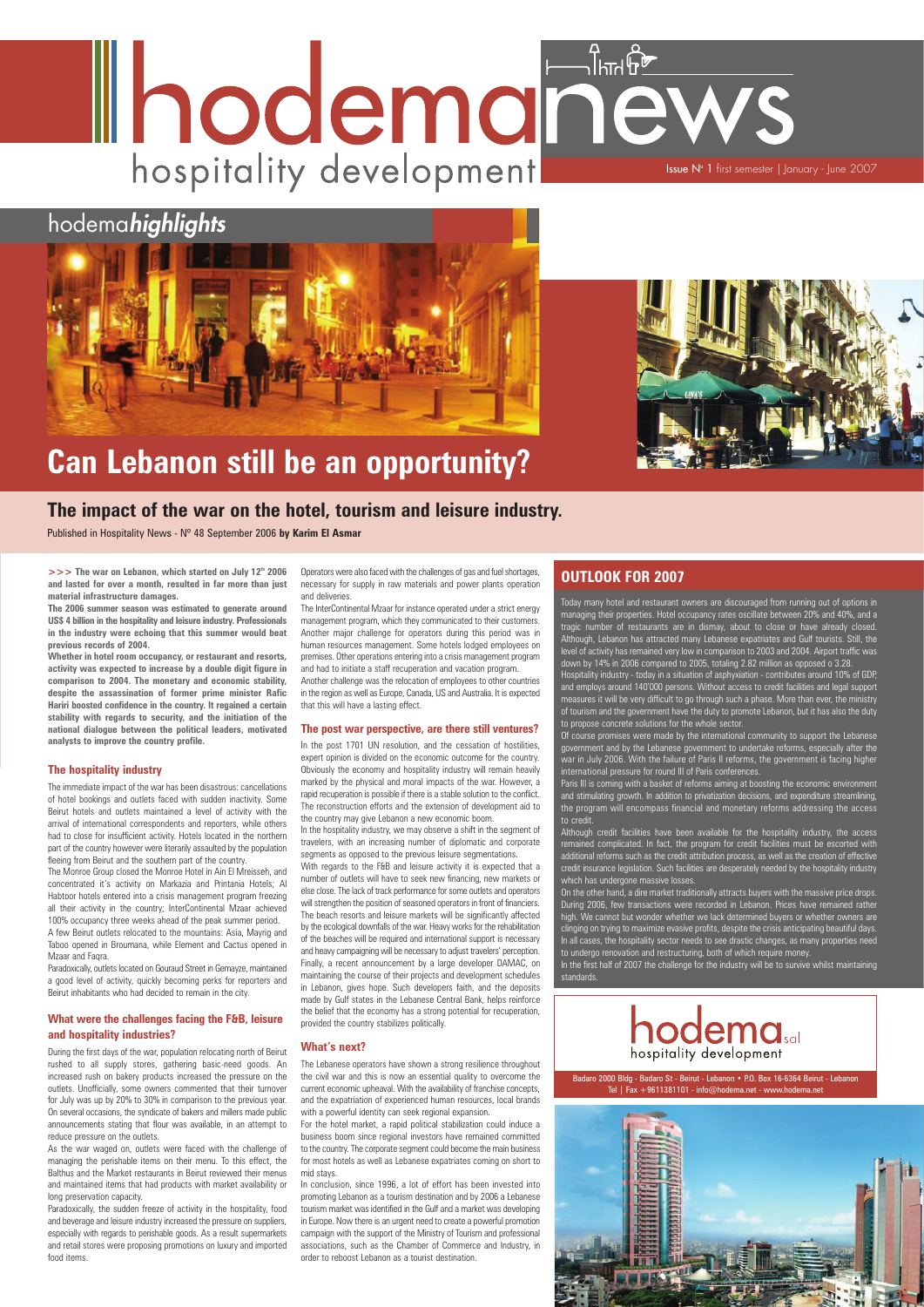## hodemamet

# **Interview with Mr. Maher El Baradeï, Areka Group**

delay the opening of only one of our projects that was due to open in August of 2006. However, security and peace are crucial elements for any investment to become a success.

### **What are your current projects in Lebanon?**

We are a group of 4 companies: Areka United, Clinique Areka Internationale, Areka Limited, and Areka International for Tourism Enterprises.

Areka United is a trading company concerned with selling Chinese tea and supplements, spa equipments and medical equipments.

Clinique Areka Internationale is a chain of clinics offering holistic treatments, pain management, diet and beauty services. We plan on inaugurating the first clinic in Verdun by the beginning of year 2007.

Areka Limited is the managing company of 3 Day Spas in Lebanon. The first is under construction and will be inaugurated by early 2008. It offers the following services: spa, diet center, beauty center and fitness.

Areka International for Tourism Enterprises is the managing company of a Destination Spa in Kfarabida - North Lebanon. It offers all previously mentioned services at a larger scale and including a hotel.

We do have the necessary know-how (concept, technical, design...) to develop spas since one of our companies (Areka United) has a Spa Consultancy Department. Sadly, the Lebanese market lacks professional consultants in the spa business. However, we only refer to foreign companies from around the world for the manufacturing.

Our Total Investment is 35 to 40 million dollars.

## **On which project are you working with hodema?**

We are working with hodema on Kfarabida Project - Areka International for Tourism Enterprises. We are cooperating to develop the project. Itwill cost between 15 and 17 million dollars.

## **What was the added value of hodema as one of your collaborating team?**

hodema studies are scientific enough to be acknowledged by prominent Lebanese banks; in fact the company had been recommended to us by our bankers. hodema have easily gained our confidence with their deep knowledge of the Lebanese territory in the absence of correct official statistics. hodema has guided us towards achieving the very best for our investment.



### **Do you think that the necessary know-how to develop spas is available locally or do you plan to recourse to expats?**

### **What is your reading of the spa trends in the Middle-East area? Will it develop easily?**

Security issues are essential for any existing and future investments, in particular as most investors are non-Lebanese, and have other investment opportunities through out the world. Despite the fact that we had a war this summer, we had to Stress is becoming the main reason for health problems. Middle Easterns with substantial financial means and deteriorated health are traveling abroad to distress in European and American spas. We know how much it is costing them to do so. Spas we are building in the Middle East are offering the same services and quality in a more familiar environment at more reasonable charges. Consequently, we think that it will be feasible and fast-growing.

**Lebanon has always been an attraction to both Foreign & Arab tourists. We as Areka Group insisted on opening a branch in Lebanon because of our faith in the strong attraction this country has as a tourist destination.**

**>>> Areka is specialized in building, consulting and managing projects related to Beauty & Wellness such as spa resorts, spas, and health clinics. Our team consists of Technical&Spa consultants all ofwhomare experienced professionals in their fields.** 

### **Could you give us a brief presentation of yourself and your company?**

First of all I would like to thank you for giving me the opportunity to introduce myself and my prestigious company to you. My name is Maher Baradei, I am an architect. I worked in Saudi Arabia for 14 years specializing in both real estate and the construction field. During my time there I had opportunity to be part of a number of very successful investments with highprofiled investors.

I came back to Lebanon 2 years ago to work with the Areka Group. We are specialist in building, consulting and managing projects related to Beauty & Wellness such as spa resorts, spas, and health clinics. Our team consists of Technical & Spa consultants all of whom are experienced professionals in their fields.

**What do you think of Lebanon as a tourist attraction?**

Lebanon had always been an attraction to both Foreign & Arab tourists. We as Areka Group insisted in opening a branch in Lebanon because of our faith in the strong attraction this country has as a tourist destination. Let's not forget that recently Beirut was ranked in the top 10 "Best International Country" award. We sincerely believe that Lebanon will enjoy its former glory in the near future.

**How does the security issue influence your investment decision?**

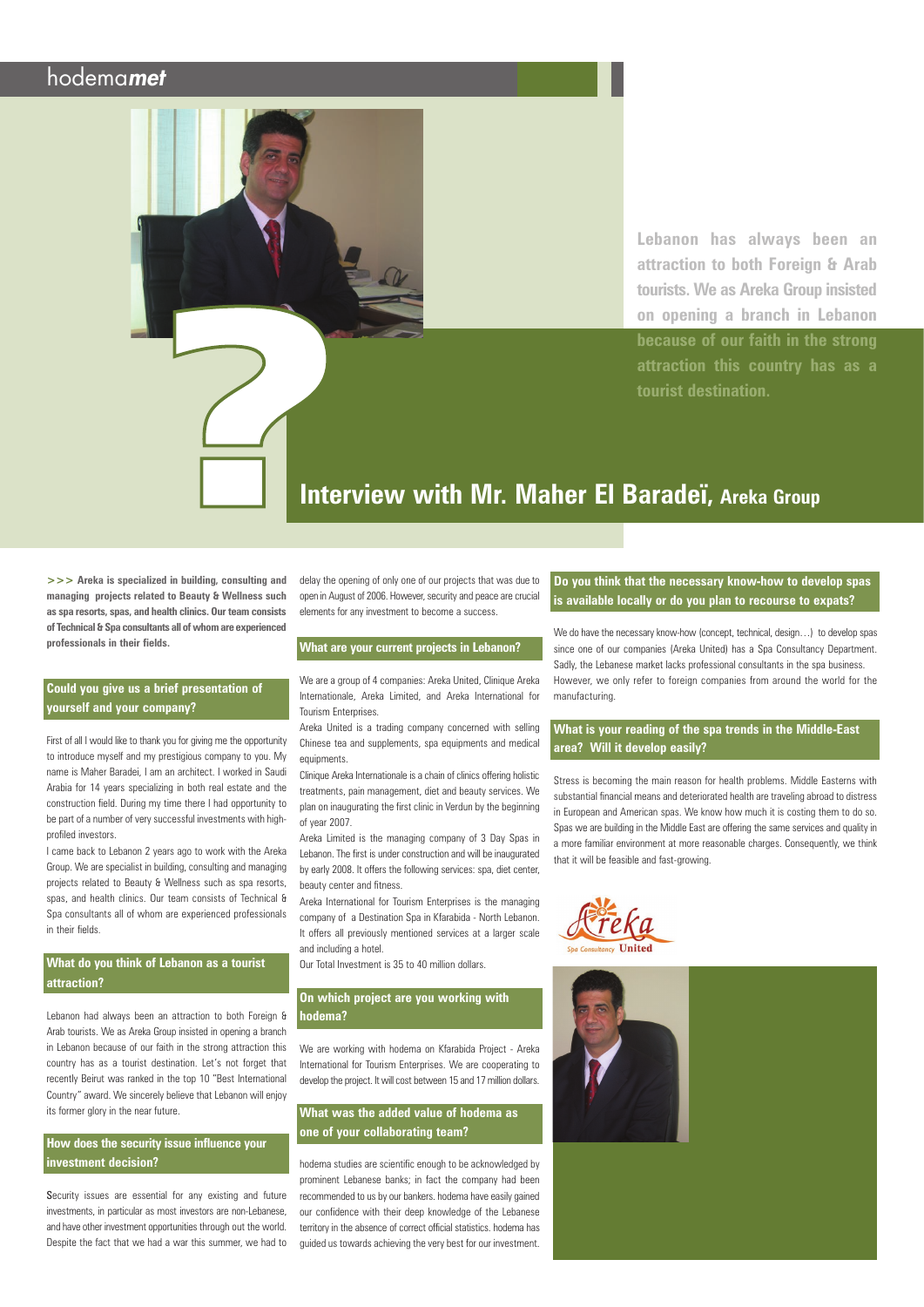## **Destination Spa, North Lebanon**

The Spa & Healthy center sector is booming progressively. This comes as a result of the growing demand for relaxation and the emergence of new trends. Destination Spa hotels are part of a spa industry that has grown tremendously in the past two decades. Areka is a destination SPA hotel located in Batroun, a booming region in North Lebanon. hodema's objective was to analyze the most gainful approach to the project, evaluating thoroughly the Lebanese market and its opportunities. Areka destination SPA will encompass various lodgings, F&B outlets and diverse facilities.

## *Hotel de Charme***, Bekaa**

Today's hotel guests are having higher expectations regarding flawless and personalized service. The international trend has been towards the development of charm hotels. These hospitality properties offer a smaller number of rooms with unique personality and high personalization.

hodema is currently carrying out the study and concept development of a charm hotel in the Bekaa region. The project aims at attracting regional and European tourists looking for authenticity and refinement in the impressive Lebanese valley.



## **Healthy Fast Food, Lebanon**

The emerging wellness and healthy eating trends have inspired many Food and Beverage concepts worldwide. In fact, the health-conscious and busy 21<sup>st</sup> century customer has flashed the creation of "healthy fast food" style cafés and restaurants. hodema analyzed the viability of this trend within the Lebanese market and tailor made a concept inspired from this growing fashion.



## **Country Report, Oman**

Among hodema's missions is to unveil emerging tourism destinations in the Middle East and North Africa region; and Oman definitely appears to be a future tourism destination following a different path than Dubai. In fact, the Sultanate of Oman's economy has always been based on oil production; however, "Oman's vision" for 2020 aims at diversifying the country's economy and finding employment for the new Omani generation. There are numerous industrial, real estate and tourism mega-projects planned or in progress in Oman. Current hotels in Muscat are experiencing a strong expansion in RevPAR; a 53% improvement from 2004 reaching \$US87 in 2005.



During the war in July '06, Sukleen took in charge around 2000 employees' meals as part of its integral plan to encourage more Lebanese labors to join its workforce. With the counseling of hodema, Sukleen established a new internal catering department, which enabled it to integrate a better food management and hygiene system to its operations. Thanks to this system, the company's labors benefit from a free 3-meal-service (breakfast, lunch and dinner) and the employees enjoy a friendlier cafeteria environment.

## hodemaundertook



Badaro 2000 Bldg - Badaro St - Beirut - Lebanon • P.O. Box 16-6364 Beirut - Lebanon Tel | Fax +9611381101 - info@hodema.net - www.hodema.net





## **Internal Catering Implementation, Sukleen, Lebanon**